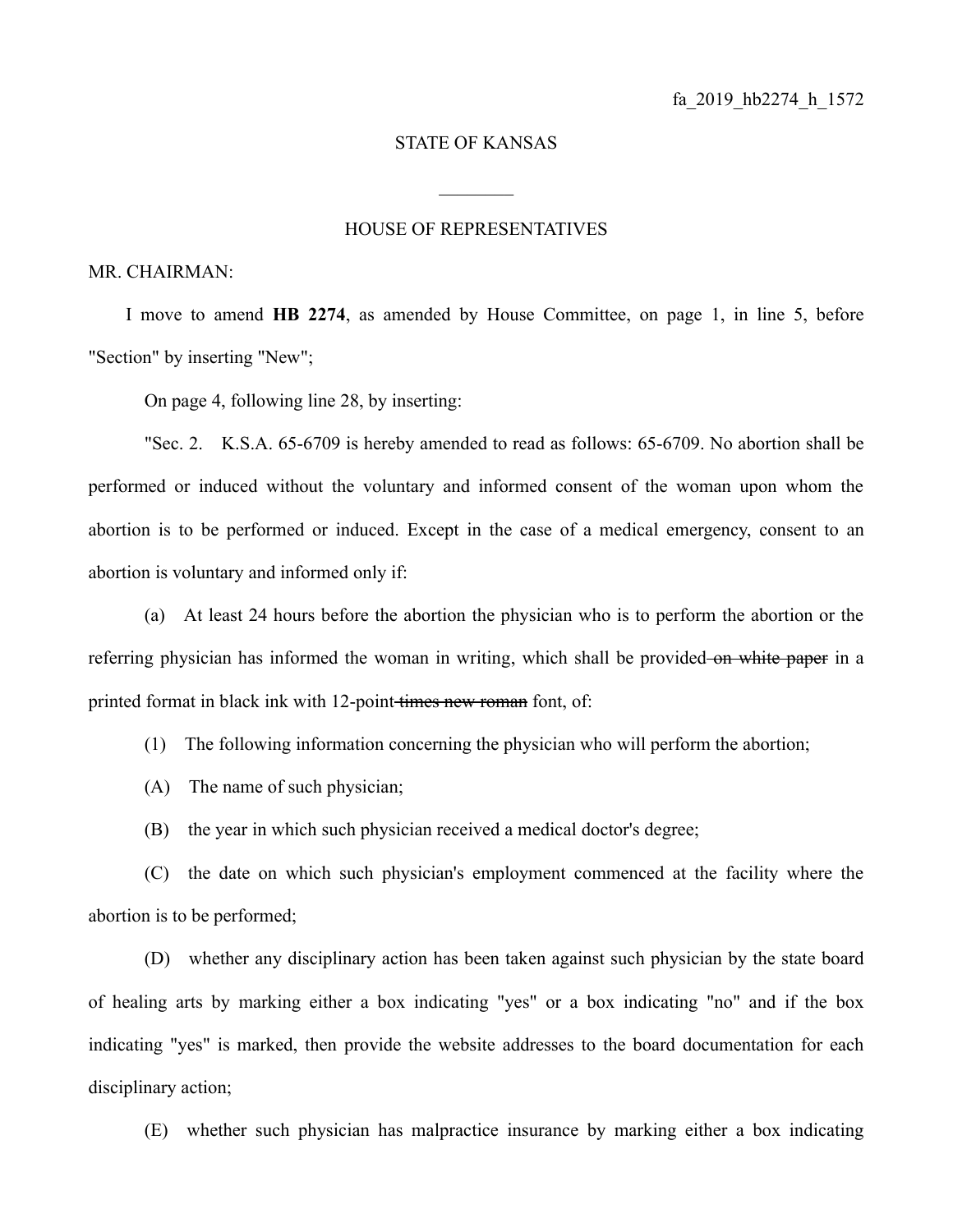"yes" or a box indicating "no";

(F) whether such physician has clinical privileges at any hospital located within 30 miles of the facility where the abortion is to be performed by marking either a box indicating "yes" or a box indicating "no" and if the box indicating "yes" is marked, then provide the name of each such hospital and the date such privileges were issued;

(G) the name of any hospital where such physician has lost clinical privileges; and

(H) whether such physician is a resident of this state by marking either a box indicating "yes" or a box indicating "no";

(2) a description of the proposed abortion method;

(3) a description of risks related to the proposed abortion method, including risk of premature birth in future pregnancies, risk of breast cancer and risks to the woman's reproductive health and alternatives to the abortion that a reasonable patient would consider material to the decision of whether or not to undergo the abortion;

(4) the probable gestational age of the unborn child at the time the abortion is to be performed and that Kansas law requires the following: "No person shall perform or induce an abortion when the unborn child is viable unless such person is a physician and has a documented referral from another physician not financially associated with the physician performing or inducing the abortion and both physicians determine that: (1) The abortion is necessary to preserve the life of the pregnant woman; or (2) a continuation of the pregnancy will cause a substantial and irreversible physical impairment of a major bodily function of the pregnant woman." If the child is born alive, the attending physician has the legal obligation to take all reasonable steps necessary to maintain the life and health of the child;

(5) the probable anatomical and physiological characteristics of the unborn child at the time the abortion is to be performed;

(6) the contact information for counseling assistance for medically challenging pregnancies,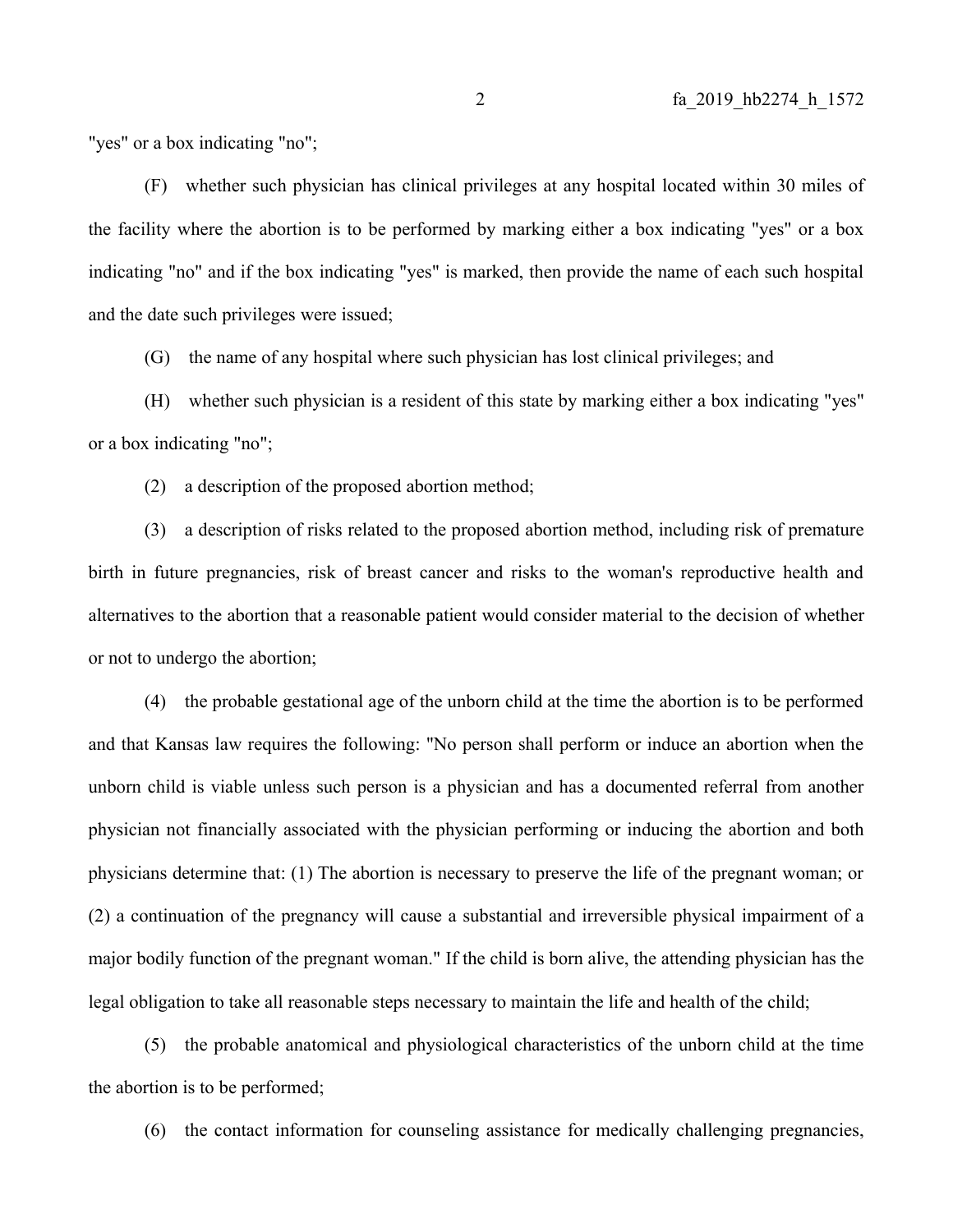the contact information for perinatal hospice services and a listing of websites for national perinatal assistance, including information regarding which entities provide such services free of charge;

(7) the medical risks associated with carrying an unborn child to term; and

(8) any need for anti-Rh immune globulin therapy, if she is Rh negative, the likely consequences of refusing such therapy and the cost of the therapy.

(b) At least 24 hours before the abortion, the physician who is to perform the abortion, the referring physician or a qualified person has informed the woman in writing that:

(1) Medical assistance benefits may be available for prenatal care, childbirth and neonatal care, and that more detailed information on the availability of such assistance is contained in the printed materials given to her and described in K.S.A. 65-6710, and amendments thereto;

(2) the informational materials in K.S.A. 65-6710, and amendments thereto, are available in printed form and online, and describe the unborn child, list agencies which offer alternatives to abortion with a special section listing adoption services and list providers of free ultrasound services;

(3) the father of the unborn child is liable to assist in the support of her child, even in instances where he has offered to pay for the abortion except that in the case of rape this information may be omitted;

(4) the woman is free to withhold or withdraw her consent to the abortion at any time prior to invasion of the uterus without affecting her right to future care or treatment and without the loss of any state or federally-funded benefits to which she might otherwise be entitled;

(5) the abortion will terminate the life of a whole, separate, unique, living human being; and

(6) by no later than 20 weeks from fertilization, the unborn child has the physical structures necessary to experience pain. There is evidence that by 20 weeks from fertilization unborn children seek to evade certain stimuli in a manner that in an infant or an adult would be interpreted to be a response to pain. Anesthesia is routinely administered to unborn children who are 20 weeks from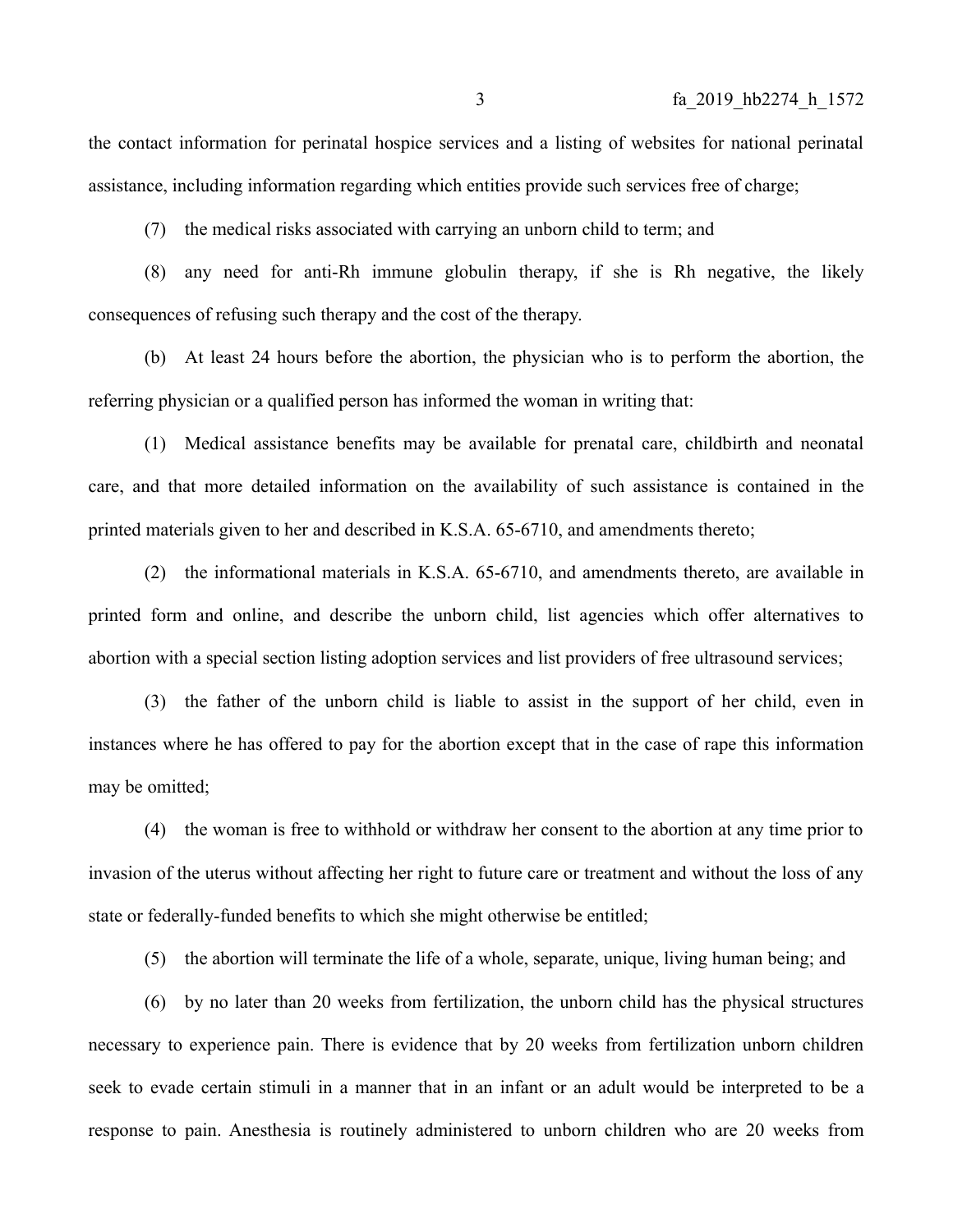fertilization or older who undergo prenatal surgery.

(c) At least 30 minutes prior to the abortion procedure, prior to physical preparation for the abortion and prior to the administration of medication for the abortion, the woman shall meet privately with the physician who is to perform the abortion and such person's staff to ensure that she has an adequate opportunity to ask questions of and obtain information from the physician concerning the abortion.

(d) At least 24 hours before the abortion, the woman is given a copy of the informational materials described in K.S.A. 65-6710, and amendments thereto. If the woman asks questions concerning any of the information or materials, answers shall be provided to her in her own language.

(e) The woman certifies in writing on a form provided by the department, prior to the abortion, that the information required to be provided under subsections (a), (b) and (d) has been provided and that she has met with the physician who is to perform the abortion on an individual basis as provided under subsection (c). All physicians who perform abortions shall report the total number of certifications received monthly to the department. The total number of certifications shall be reported by the physician as part of the written report made by the physician to the secretary of health and environment under K.S.A. 65-445, and amendments thereto. The department shall make the number of certifications received available on an annual basis.

(f) Prior to the performance of the abortion, the physician who is to perform the abortion or the physician's agent receives a copy of the written certification prescribed by subsection (e) of this section.

(g) The woman is not required to pay any amount for the abortion procedure until the 24-hour waiting period has expired.

(h) A physician who will use ultrasound equipment preparatory to or in the performance of the abortion, at least 30 minutes prior to the performance of the abortion: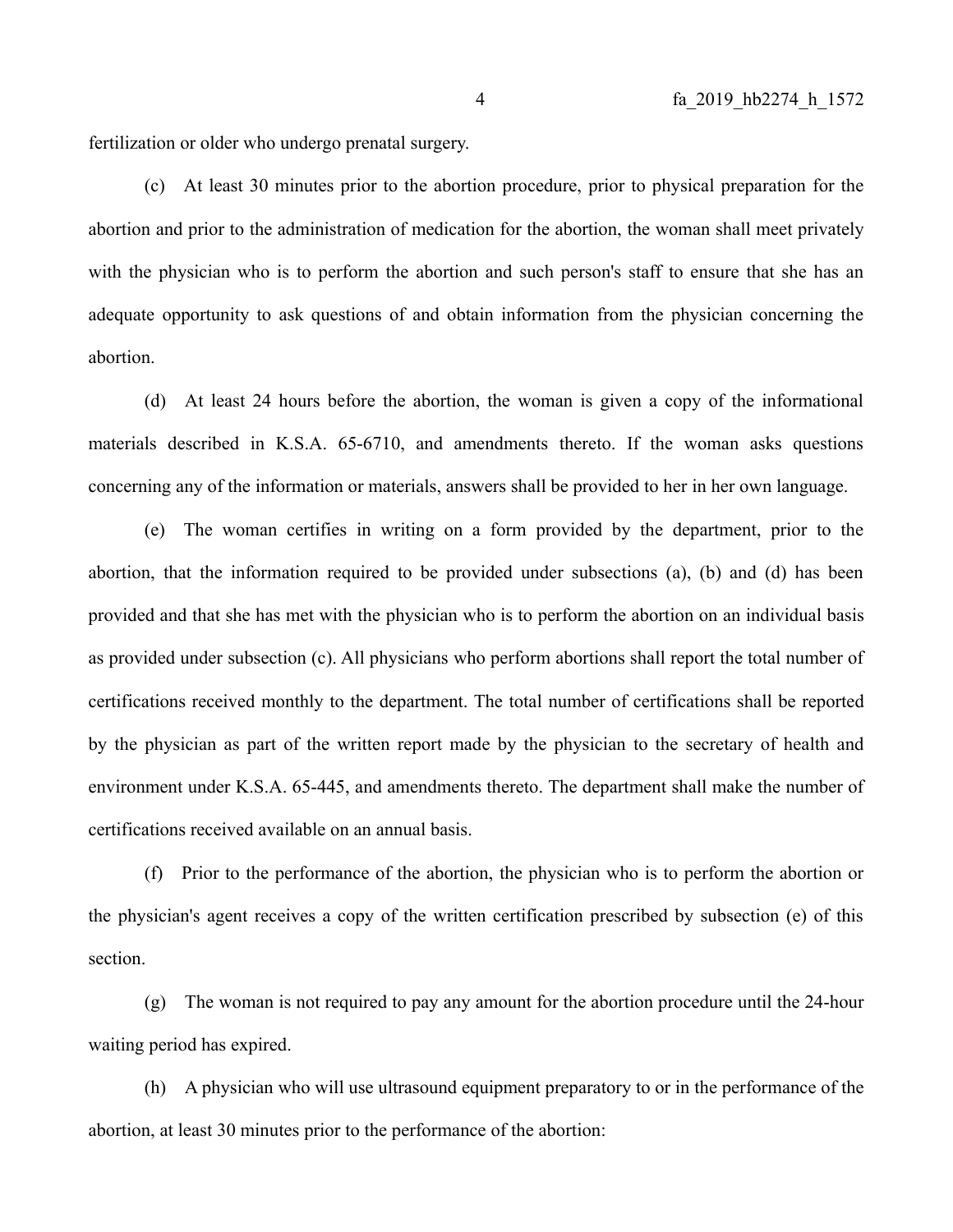(1) Informs the woman that she has the right to view the ultrasound image of her unborn child, at no additional expense to her;

(2) informs the woman that she has the right to receive a physical picture of the ultrasound image, at no additional expense to her;

(3) offers the woman the opportunity to view the ultrasound image and receive a physical picture of the ultrasound image;

(4) certifies in writing that the woman was offered the opportunity to view the ultrasound image and receive a physical picture of the ultrasound image at least 30 minutes prior to the performance of the abortion; and

(5) obtains the woman's signed acceptance or rejection of the opportunity to view the ultrasound image and receive a physical picture of the ultrasound image.

If the woman accepts the offer and requests to view the ultrasound image, receive a physical picture of the ultrasound image or both, her request shall be granted by the physician at no additional expense to the woman. The physician's certification shall be time-stamped at the time the opportunity to view the ultrasound image and receive a physical picture of the ultrasound image was offered.

(i) A physician who will use heart monitor equipment preparatory to or in the performance of the abortion, at least 30 minutes prior to the performance of the abortion:

(1) Informs the woman that she has the right to listen to the heartbeat of her unborn child, at no additional expense to her;

(2) offers the woman the opportunity to listen to the heartbeat of her unborn child;

(3) certifies in writing that the woman was offered the opportunity to listen to the heartbeat of her unborn child at least 30 minutes prior to the performance of the abortion; and

(4) obtains the woman's signed acceptance or rejection of the opportunity to listen to the heartbeat of her unborn child.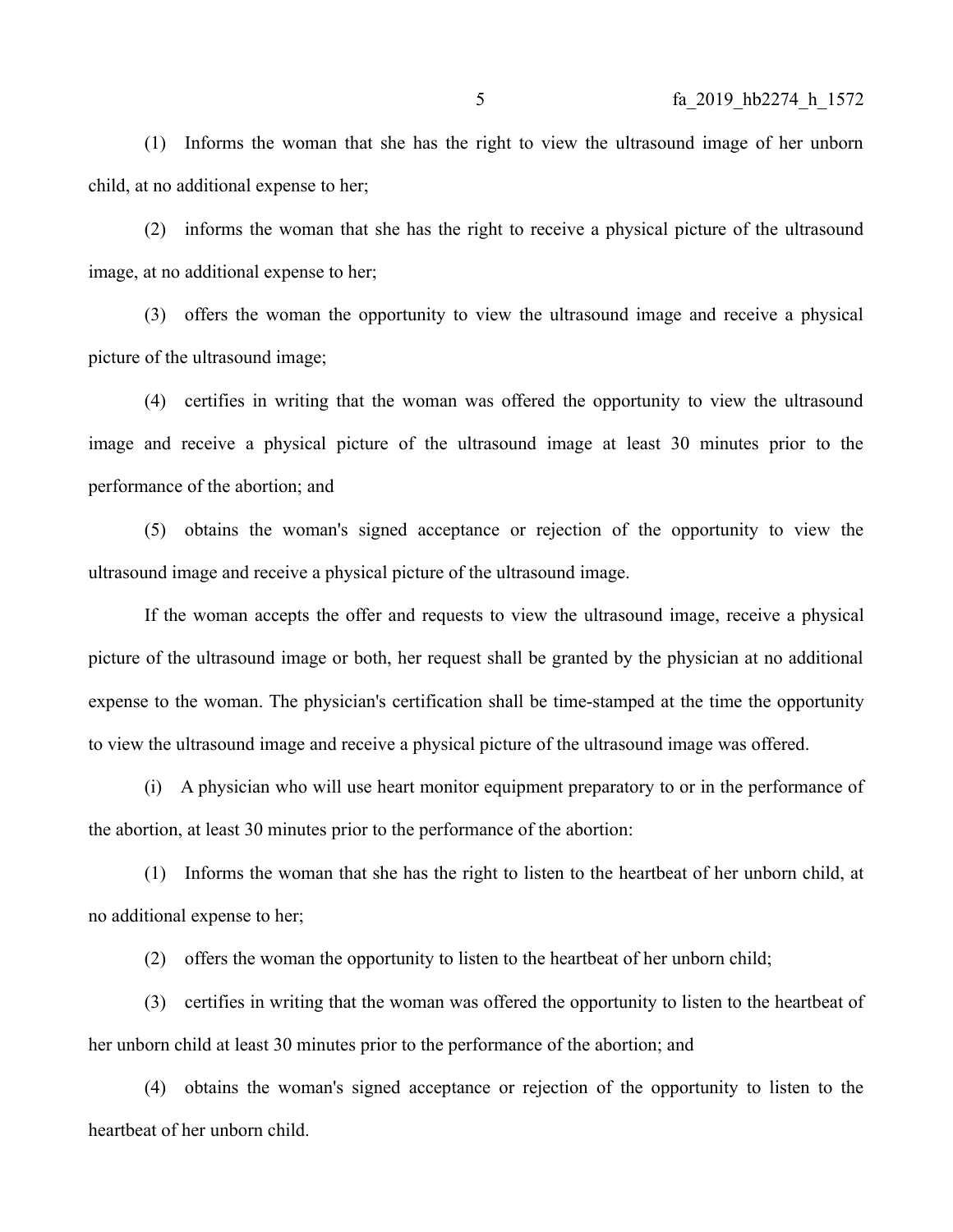If the woman accepts the offer and requests to listen to the heartbeat of her unborn child, her request shall be granted by the physician at no additional expense to the woman. The physician's certification shall be time-stamped at the time the opportunity to listen to the heartbeat of her unborn child was offered.

(j) The physician's certification required by subsections (h) and (i) together with the pregnant woman's signed acceptance or rejection of such offer shall be placed in the woman's medical file in the physician's office and kept for 10 years. However, in the case of a minor, the physician shall keep a copy of the certification and the signed acceptance or rejection in the minor's medical file for five years past the minor's majority, but in no event less than 10 years.

(k) Any private office, freestanding surgical outpatient clinic or other facility or clinic in which abortions are performed shall conspicuously post a sign in a location so as to be clearly visible to patients. The sign required pursuant to this subsection shall be printed with lettering that is legible and shall be at least three quarters of an inch boldfaced type. The sign shall include the address for the pregnancy resources website published and maintained by the department of health and environment, and the following text:

Notice: It is against the law for anyone, regardless of their relationship to you, to force you to have an abortion. By law, we cannot perform an abortion on you unless we have your freely given and voluntary consent. It is against the law to perform an abortion on you against your will. You have the right to contact any local or state law enforcement agency to receive protection from any actual or threatened physical abuse or violence. You have the right to change your mind at any time prior to the actual abortion and request that the abortion procedure cease. It is unlawful for anyone to make you have an abortion against your will, even if you are a minor. The father of your child must provide support for the child, even if he has offered to pay for an abortion. If you decide not to have an abortion, you may qualify for financial help for pregnancy, childbirth and newborn care. If you qualify,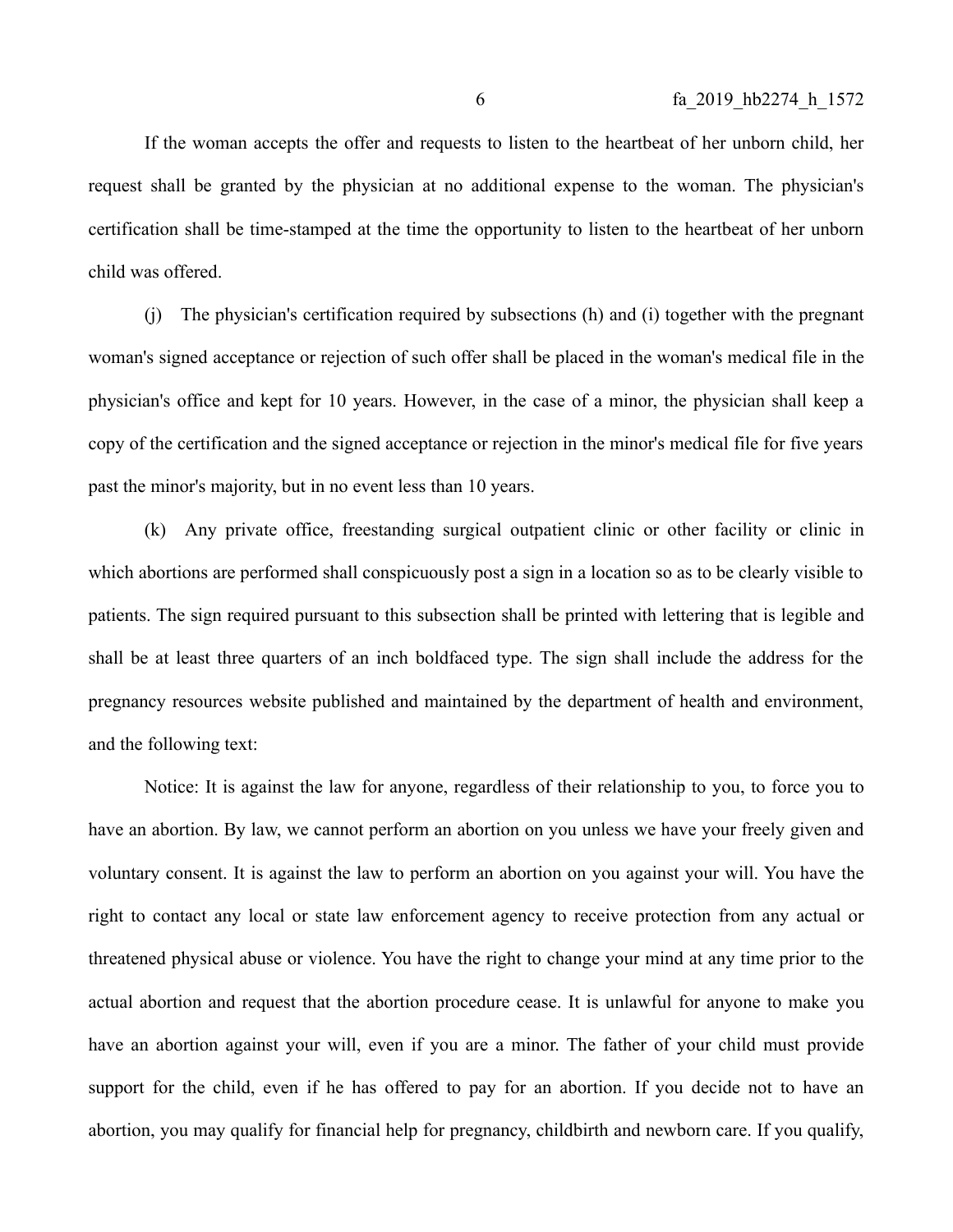medicaid will pay or help pay the cost of doctor, clinic, hospital and other related medical expenses, including childbirth delivery services and care for your newborn baby. Many agencies are willing to provide assistance so that you may carry your child to term, and to assist you after your child's birth.

The provisions of this subsection shall not apply to any private office, freestanding surgical outpatient clinic or other facility or clinic which performs abortions only when necessary to prevent the death of the pregnant woman.

(l) Any private office, freestanding surgical outpatient clinic or other facility or clinic in which abortions are performed that has a website shall publish an easily identifiable link on the homepage of such website that directly links to the department of health and environment's website that provides informed consent materials under the woman's-right-to-know act. Such link shall read: "The Kansas Department of Health and Environment maintains a website containing information about the development of the unborn child, as well as video of sonogram images of the unborn child at various stages of development. The Kansas Department of Health and Environment's website can be reached by clicking here."

(m) For purposes of this section:

(1) The term "human being" means an individual living member of the species of homo sapiens, including the unborn human being during the entire embryonic and fetal ages from fertilization to full gestation.

(2) The term "medically challenging pregnancy" means a pregnancy where the unborn child is diagnosed as having: (A) A severe anomaly; or (B) an illness, disease or defect which is invariably fatal.

Sec. 3. K.S.A. 65-6709 is hereby repealed.";

And by renumbering sections accordingly;

On page 1, in the title, in line 2, after "requirements" by inserting "; amending K.S.A. 65-6709